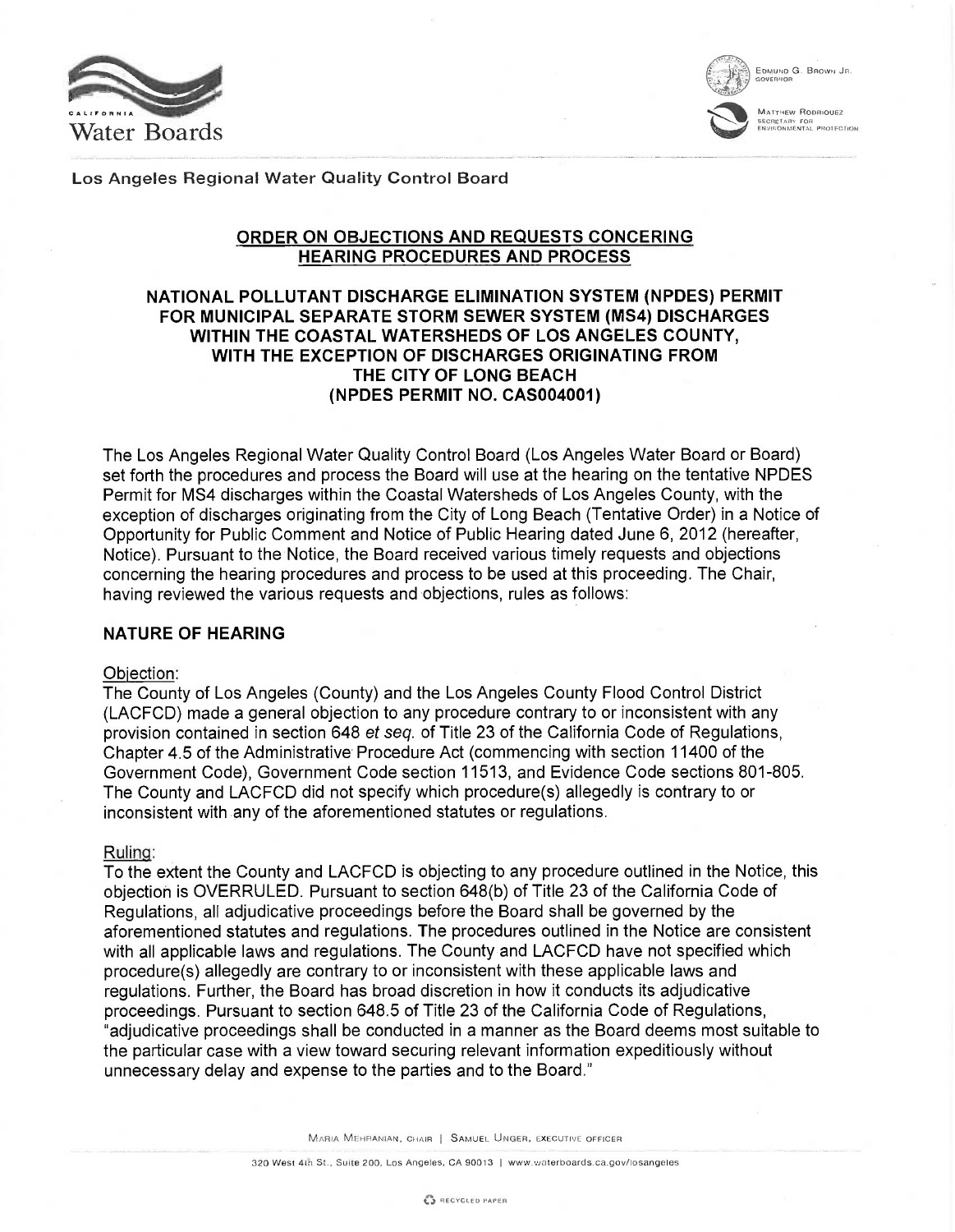### AVAILABILITY OF DOCUMENTS

## Objection:

Signal Hill objects to any attempt by Board staff to limit the evidence that is made available to the Board at the hearing, and objects to any assertion that evidence that was not made available to the Board at the hearing is part of the administrative record. Signal Hill requests that all documentation and other evidence that relates to the reissuance of the Tentative Order be made available at the time of the hearing to the Board and witnesses. Signal Hill asserts that it is legally inappropriate for the decision maker to base its decision at a formal adjudicative hearing on evidence not presented to the decision maker during the hearing process and that material that is not available at the hearing cannot be included as a part of the administrative record. Signal Hill further asserts that not providing the evidence to the Board constitutes a violation of due process of law.

#### Ruling:

This objection is OVERRULED. The administrative record for a proceeding before the Board consists of all documents and materials directly or indirectly considered by the Board in rendering its decision. (Bar MK Ranches v. Yuetter (10th Cir. 1993) 994 F.2d 735, 739.) The Board has an obligation to gain a "substantial understanding of the record" prior to rendering a decision, but may do so "by any reasonable means." (Allied Comp. Ins. Co. v. Ind. Acc. Com. (1961) 57 Cal.2d 115, 119.) The Board need not directly review the entire administrative record, nor must all of the documents and evidence included in the administrative record be presented to the Board either before or during the hearing. The procedural and due process requirements of a hearing may be satisfied even though the Board members "do not actually hear, or even read, all of the evidence." (Ibid. [internal citations omitted].) The practicalities alone prevent such a requirement. The administrative record related to the Tentative Order exceeds several thousands of pages of documents, and the Board members are part-time lay members with other full-time responsibilities. It would be impracticable for each Board member to directly review every relevant document and piece of evidence.

Rather, the Board relies on its staff to analyze the relevant evidence. Evidence "may be sifted and analyzed by competent subordinates," and recommendations based thereon transmitted to the Board. (Allied Comp. Ins. Co., supra, 57 Cal.2d at pp. 119-20.) "An agency may. . . rely upon the opinion of its staff in reaching decisions, and the opinion of staff has been recognized as constituting substantial evidence." (Browning-Ferris Indus. v. City Council (1986) 181 Cal.App.3d 852, 866.) Thus, "[a] document need not literally pass before the eyes of the final agency decisionmaker to be considered part of the administrative record." (Clairton Sportsmen's Club v. Pennsylvania Turnpike Com. (W.D. Pa. 1995) 882 F. Supp. 455, 465.) Board members also need not be physically present when evidence is produced. (Old Santa Barbara Pier Co. v. California (1977) 71 Cal.App.3d 250, 256 [citing Cooper v. State Bd. of Medical Examiners (1950) 35 Cal.2d 242, 246].) The staff of the Los Angeles Water Board reviewed the documents and other evidence contained in the administrative record for the Tentative Order. The documents and evidence are also available to the Board at all times. In addition, individual members of the Board have the opportunity to consult with staff regarding the content of the administrative record, and the staff will provide a general summary of significant factual matters raised by the relevant documents and evidence at the hearing.

Materials that are not physically available at the hearing may be included in the administrative record. Documents need not be formally introduced into evidence to be considered by the Board in making a final decision. (Today's Fresh Start, Inc. v. Los Angeles County Office of Educ. (2011) 128 Cal.Rptr.3d 822, 844, review granted October 26, 2011; see also Ray v.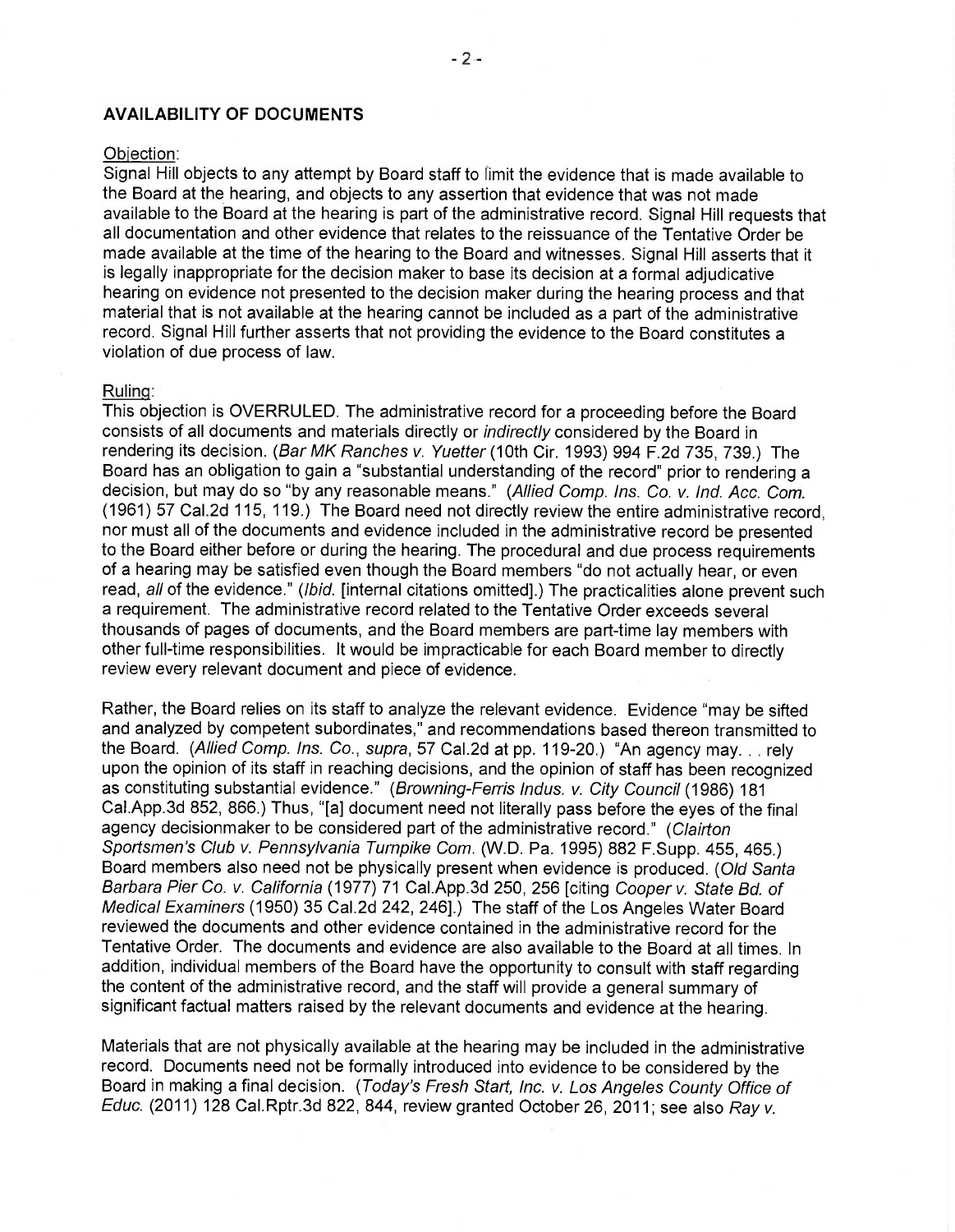Parker (1940) 15 Cal.2d 275, 310; In re Los Angeles County Municipal Storm Water Permit Litigation (Sup. Ct. Los Angeles County, March 24, 2005, Case No. BS 080548) ["The Court disagrees with Petitioners' contention that an agency must reference each specific item in a record during the hearing."].)

Board staff created a preliminary index identifying documents to be included in the administrative record when it released the Tentative Order for public comment on June 6, 2012. This preliminary index of documents is posted on the Board's website. The documents and other evidence that tentatively make up the administrative record for this permit are and have been available to the Board and to the public at the Board's office. If Signal Hill sought to bring any particular document to the attention of the Board, those documents could have been submitted or cited during the written comment period, or could have requested that Board staff bring specific documents to the hearing as provided for in Part IV of the Notice.

Nevertheless, although not required, the Board will bring the currently available administrative record to the hearing. Due to the size of the administrative record to date, the Board will arrange<br>for the administrative record, as it exists on the date of the hearing, to be available electronically via CD or by online access during the hearing. The Board may add further documents and evidence to the administrative record as may be necessary, or to respond to comments and testimony, or inquiries prior to or at the hearing.

### Request:

Signal Hill also requested that Board staff bring to the hearing the July 23, 2012 comment letter from Signal Hill City Manager Kenneth Farfsing, including 3 attachments.

#### Ruling:

This request is GRANTED. Board staff will bring the requested documents to the hearing. The documents were also provided to the Board in their agenda binder.

### Objection:

The County and LACFCD object to the absence of portions of the administrative record and request that the entire administrative record be present for the entirety of the hearing. The County and LACFCD further state that, should the Board deny their request, then the Parties request that at least certain documents set forth in their objection be available at the hearing.

## Ruling:

The objection concerning the absence of portions of the administrative record is OVERRULED. For the reasons set forth above pertaining to the objection raised by Signal Hill, the Board is not required to bring to the hearing the entire administrative record. Nevertheless, as noted above, the Board will arrange for the current administrative record, as it exists on the date of the hearing, to be made available electronically via CD or by online access during the hearing. The Board will also bring hard-copies of the documents specifically requested in Attachment A of the County and LACFCD's letter dated August 23, 2012 to the hearing.

# REQUESTS FOR PARTY STATUS

#### Request:

The Board designated the LACFCD, the County, and 84 cities as parties to this proceeding. Pursuant to the Notice of Public Hearing, the Board received 2 timely additional requests for party status in this matter.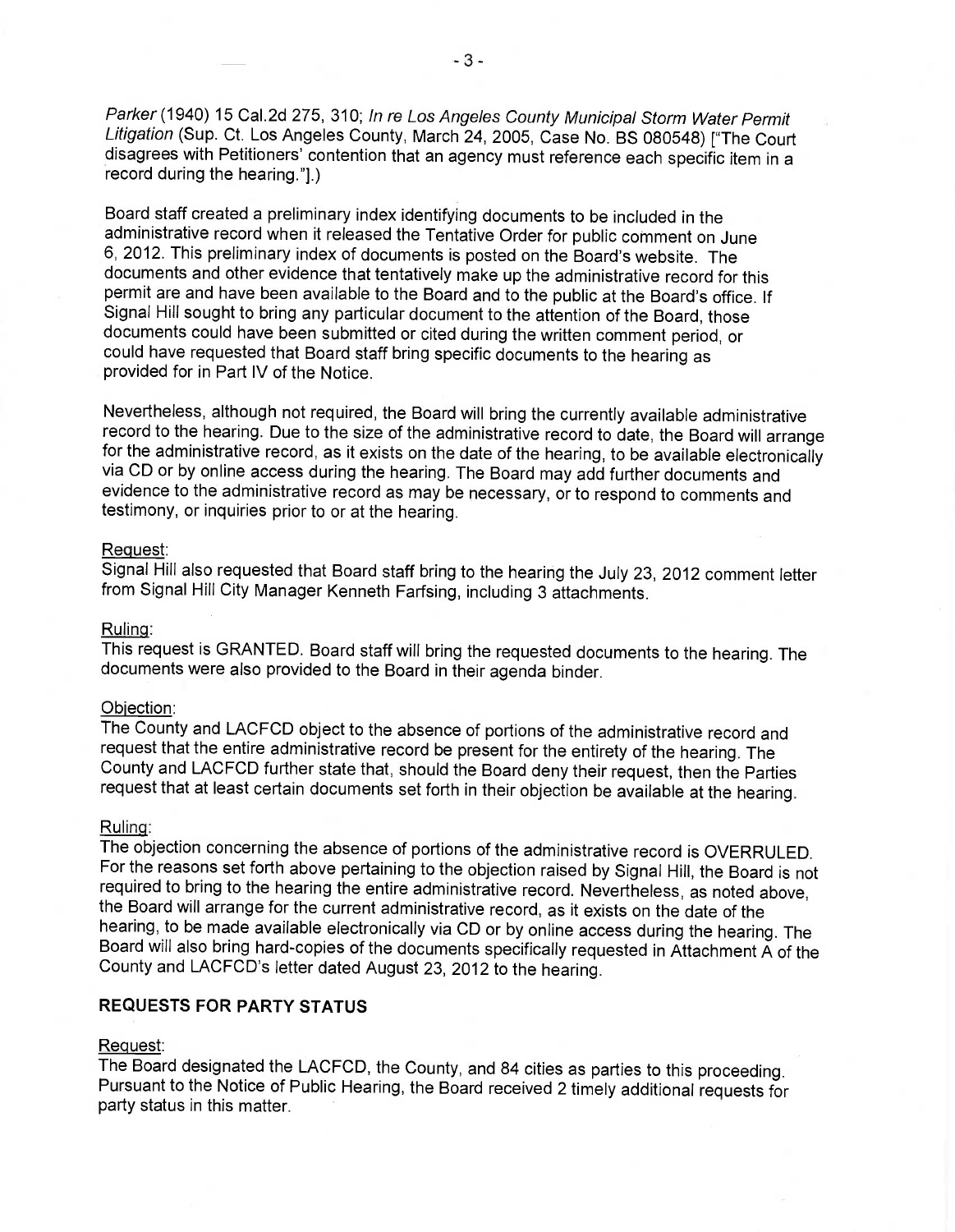### Ruling:

The request for party status made by the LA Permit Group is DENIED. The LA Permit Group, which is not a legal entity, is a collaborative group of 62 municipalities<sup>1</sup> that are each subject to the permit and are already each individually designated as parties in the Notice. The LA Permit Group has not adequately demonstrated why the existing designated parties (which include all of the LA Permit Group's own member cities) do not adequately represent LA Permit Group's interest. Although the LA Permit Group itself is not a party to this proceeding, the LA Permit Group may still make a joint oral presentation, present evidence, and cross-examine other parties' witnesses on behalf of the individual cities that are parties to this proceeding. As indicated in the Notice, the Board encourages parties and interested persons with similar concerns or opinions to choose one representative to speak, coordinate their presentations with each other, and to summarize their written comments. The Board appreciates the LA Permit Group's efforts to represent the collaborative and consolidated comments of the 62 cities participating in the LA Permit Group in order to avoid repetitive comments and to ensure a more efficient hearing.

The requests made by the Natural Resources Defense Council, Los Angeles Waterkeeper, and Heal the Bay (collectively, Environmental Groups) is GRANTED. The Environmental Groups are each hereby designated as additional parties to this proceeding, pursuant to section 648.1(a) of Title 23 of the California Code of Regulations. In their request, the Environmental Groups state that they represent numerous members<sup>2</sup> who recreate in the waters affected by the discharges regulated by the Tentative Order and whom are impacted by pollution in stormwater runoff and its resulting health impacts. Like the other designated parties, the Environmental Groups have an interest in, and will be affected by, the Board's decision in this proceeding. The Environmental Groups have also demonstrated that the existing designated parties (the 86 municipal and county entities that will be regulated by the Tentative Order) do not adequately represent the Environmental Groups' interests. As noted in their request for party status, the Environmental Groups have presented arguments that are different from or in opposition to positions taken by the existing designated parties. The Environmental Groups have also presented arguments that are different from or in opposition to positions taken by the Board; thus, the Board does not adequately represent the Environmental Groups' interests either. Accordingly, the Board finds that the Environmental Groups' perspective and participation as a party will be beneficial to further develop the issues before the Board. In addition, because all parties and interested persons will be subject to reasonable time limits to make presentations, there is no impact on the efficient conduct of the hearing itself.

#### Request:

The County and LACFCD requested the opportunity to comment and be heard on any request by any entity to be designated as a party to this proceeding before such designation occurs. The County and LACFCD stated that they have the right to comment because designation of additional parties could unduly complicate and lengthen this hearing without substantial benefit and that it is critical that any additional time needed to allow for the participation of third parties not limit the time given to the permittees to address their substantive issues.

Exhibit A to the LA Permit Group's comment letter dated July 23, 2012 identified 62 cities as members of the LA Permit Group.

<sup>2</sup> Unlike the LA Permit Group, the Environmental Groups' individual members are not designated as parties to this proceeding.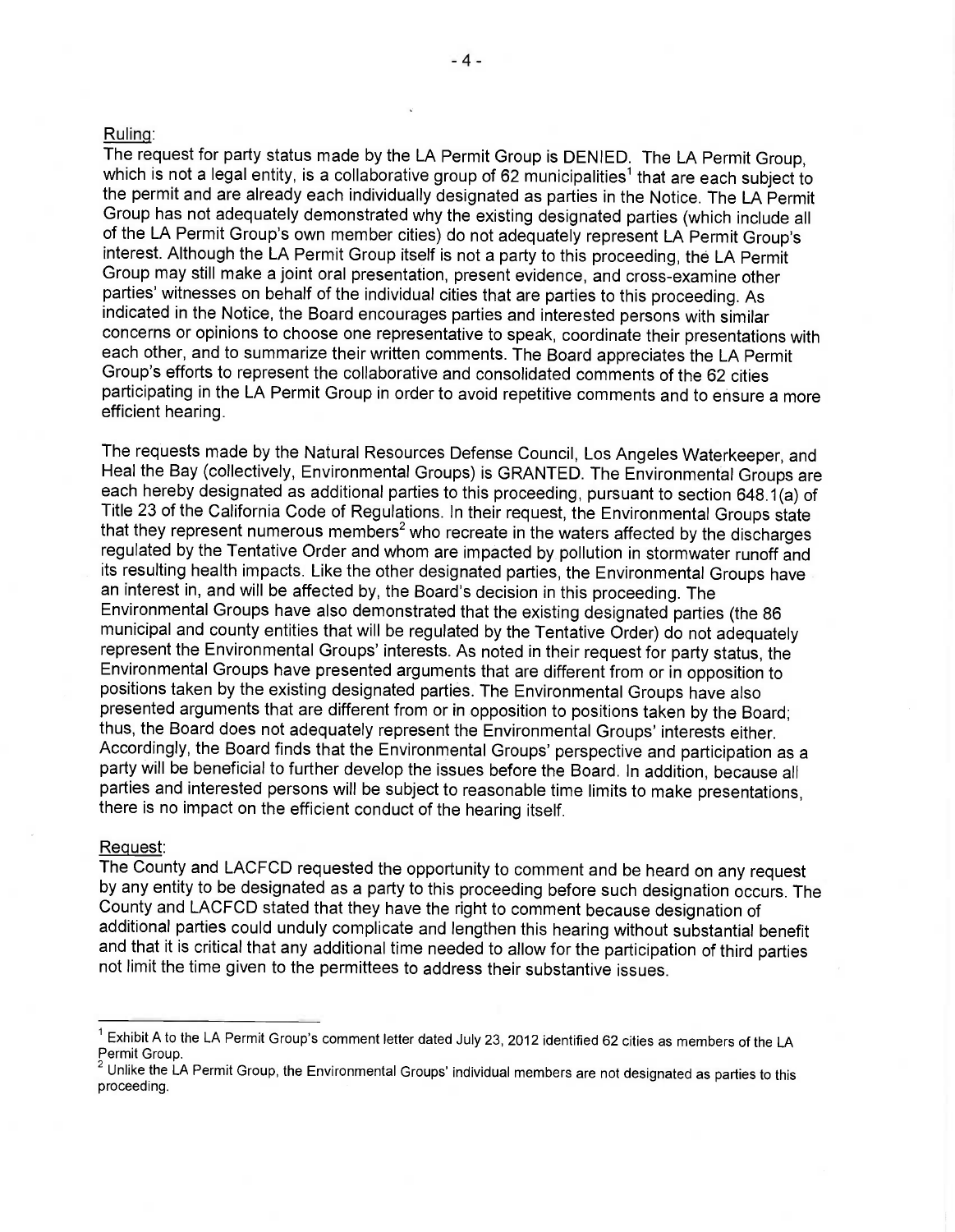### Ruling:

This request is DENIED. The authority to designate additional parties lies within the Board's discretion. Section 648.1(a) of Title 23 of the California Code of Regulations states that the "party or parties to an adjudicative proceeding before the Board shall include the person or persons to whom the agency action is directed and any other person whom the Board determines should be designated as party." (emphasis added.) This section also expressly authorizes the establishment of procedures for designating parties to a particular proceeding in the hearing notice. The Board established such procedures in the Notice, including the criteria on which determinations will be based. In addition, the designation of the Environmental Groups as parties to this proceeding will not unduly complicate or lengthen this hearing. As noted above, the Board has determined that the Environmental Groups' participation as parties will be beneficial to further develop the issues before the Board and will provide a substantial benefit to the Board and the public. Lastly, the amount of time provided to the parties to address their substantive issues is based on a variety of factors, including the complexity and the number of issues under consideration, the extent to which the parties have coordinated, the number of parties and interested persons, the opportunity to submit written comments that are part of the administrative record, the extent to which the parties have identified unique interests, and the time available for the hearing. Even if the Environmental Groups request for party status had been denied, the Environmental Groups perspective in this matter would still warrant additional time for an oral presentation. Lastly, as noted above, because all parties and interested persons will be subject to reasonable time limits to make presentations, there is no impact on the efficient conduct of the hearing itself.

## PARTICIPATION OF LOS ANGELES WATER BOARD STAFF AND ATTORNEYS

### Objection:

The County, LACFCD, Signal Hill, and the Environmental Groups made various objections concerning the Board's assertion in Part V.C. of the Notice that the Los Angeles Water Board staff is not a party to this proceeding. The County, LACFCD, and Signal Hill allege that the use of the same attorney by both the Board and Board staff is a violation of the Administrative Procedure Act. Signal Hill and the Environmental Groups assert that the Board must provide separate counsel to serve as advisors to the Board. Signal Hill also asserts that the writ of mandate in County of Los Angeles and Los Angeles County Flood Control District v. State Water Resources Control Board and Los Angeles Regional Water Quality Control Board, Los Angeles County Superior Court Case No. BS122724, expressly forbids the Board from allowing the same counsel to advise both the Board and the Board staff for the incorporation of the Santa Monica Bay Bacteria TMDL and that allowing the same counsel to advise both Board staff and the Board may subject the Board to being held in contempt of Court.

#### Ruling:

These objections are OVERRULED. Government Code section 11425.10 provides that "[t]he adjudicative function shall be separated from the *investigative, prosecutorial, and advocacy* functions within the agency...." (emphasis added.) This permit proceeding involves none of these functions. This is a proceeding to issue a new permit for MS4 discharges. The proceeding is not an investigation. No investigative order is under consideration, and no investigation functions are involved in this proceeding. Likewise, a permit proceeding does not involve a prosecution. Neither sanctions, liability, nor criminal, civil, or administrative penalties of any sort are being sought during this proceeding. There is nothing to prosecute, and, therefore, no prosecutorial function is involved. Board staff and attorneys also have no advocacy function in this permit proceeding. Signal Hill asserts that Board staff is a party because it "drafted and is recommending, i.e., advocating, the adoption of the Proposed Permit to the decision-maker."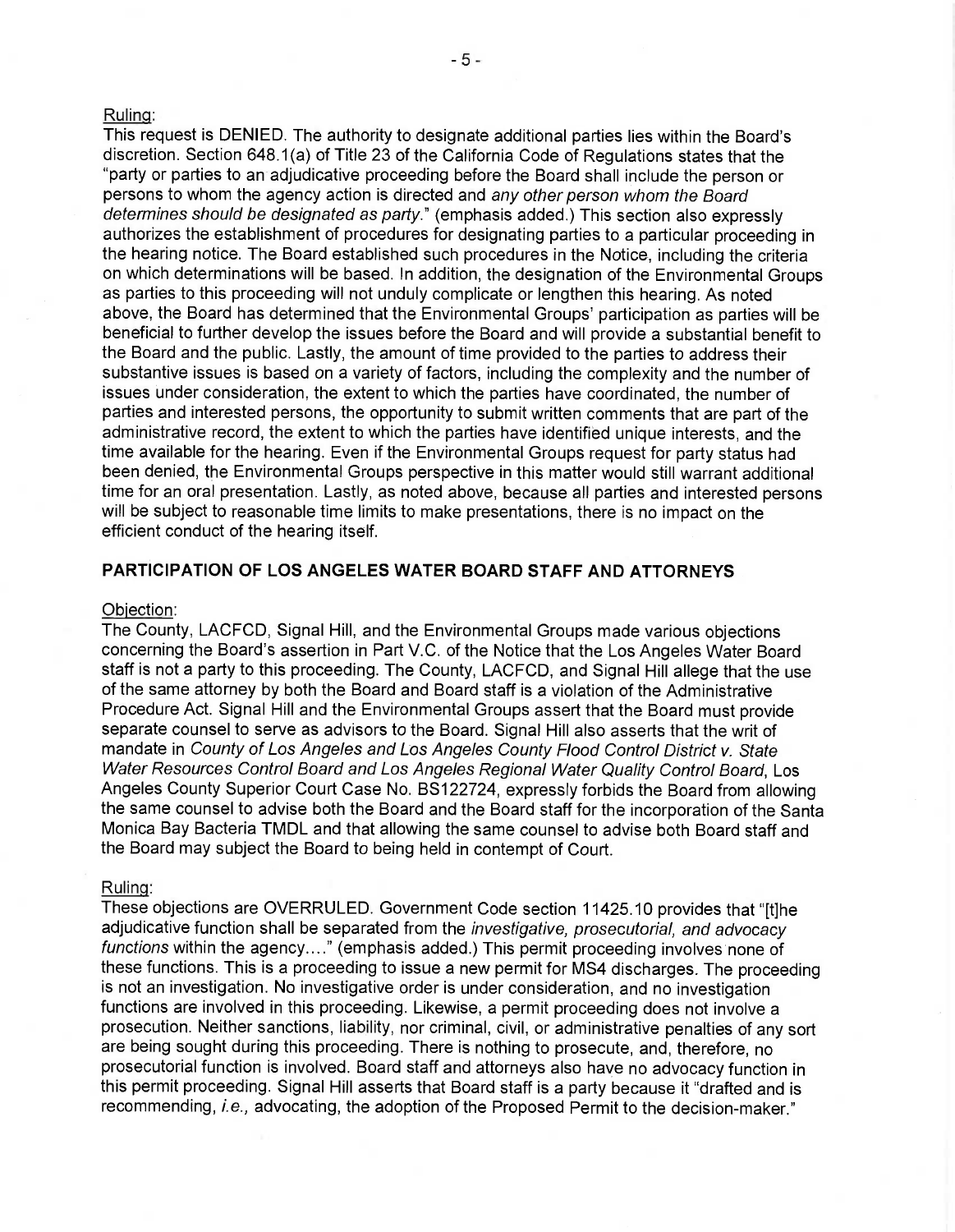This is incorrect. Typically, the Board does not designate its staff as a party for permit proceedings. Here, as in virtually all permit proceedings, staff's proposals, recommendations, and their participation exists for the purpose of advising and assisting the Los Angeles Water Board. Likewise, attorneys for the Board advise and assist the Board, which includes the Board members and its entire staff. Howitt v. Superior Court (1992) 3 Cal.App.4th 1575, 1585, held that, "[b]y definition, an advocate is a partisan for a particular client or point of view." Given the nature of this proceeding and the limited facts in dispute, assigning a separate staff to "advocate" on behalf of a particular position would not further the development of the issues before the Board. In a non-prosecutorial, non-investigative proceeding, staff's role is wellsettled. Staff merely advises the Board members about policy choices, technical recommendations, and legal issues. Unlike an advocate, Board staff and attorneys provide neutral evaluations and explanations of the pros and cons of all options. This is distinct from an advocate, who picks a particular view and advocates for that view.

The Environmental Groups assert that the potential exists for Board attorneys to be required to fulfill dual roles—acting, on the one hand, to cross examine witnesses or to present evidence before the Board, and, on the other hand, to rule on the admissibility of evidence, on proper procedure for witness conduct, or to otherwise serve in an advisory capacity to the Board on procedural and evidentiary issues. Board attorneys do not have dual roles in this proceeding; rather, the Board attorneys have one role. That role is to advise and assist the Los Angeles Water Board, which includes the board members and its entire staff. While allowed,<sup>3</sup> the Board attorneys will not be cross examining witnesses or presenting evidence during this proceeding. The Board attorneys may, however, ask clarifying questions.

Government Code section 11430.30 expressly allows Board staff to advise the presiding officer on issues in non-prosecutorial adjudicative proceedings. The provisions of Government Code sections 11430.10-11430.80 apply and obviate the need for a separation of functions in nonprosecutorial proceedings. Subject to limited exceptions, Government Code section 11430.10 generally prohibits communications concerning issues in a pending administrative proceeding between the presiding officer and an employee of the agency. One such limited exception is found at Government Code section 11430.30, which provides in relevant part:

A communication otherwise prohibited by Section 11430.10 from an employee or representative of an agency that is a party to the presiding officer is permissible in any of the following circumstances:

...(c) The communication is for the purpose of advising the presiding officer concerning any of the following matters in an adjudicative hearing that is nonprosecutorial in character:

...(2) The advice involves an issue in a proceeding of the San Francisco Bay Conservation and Development Commission, California Tahoe Regional Planning Agency, Delta Protection Commission, Water resources Control Board, or a regional water quality control board.

 $3$  The State Water Resources Control Board's hearing regulations specifically contemplate that Board staff who are assisting the Board or the hearing officer with the hearing may cross examine parties' witnesses. (Cal. Code Regs., tit. 23, § 648.5, subd. (a)(6).) In addition, "[t]he mere fact that the decision-maker or its staff is a more active participant in the factfinding process...will not render an administrative procedure unconstitutional." (Howitt, 3 Cal.App.4th at p. 1581.)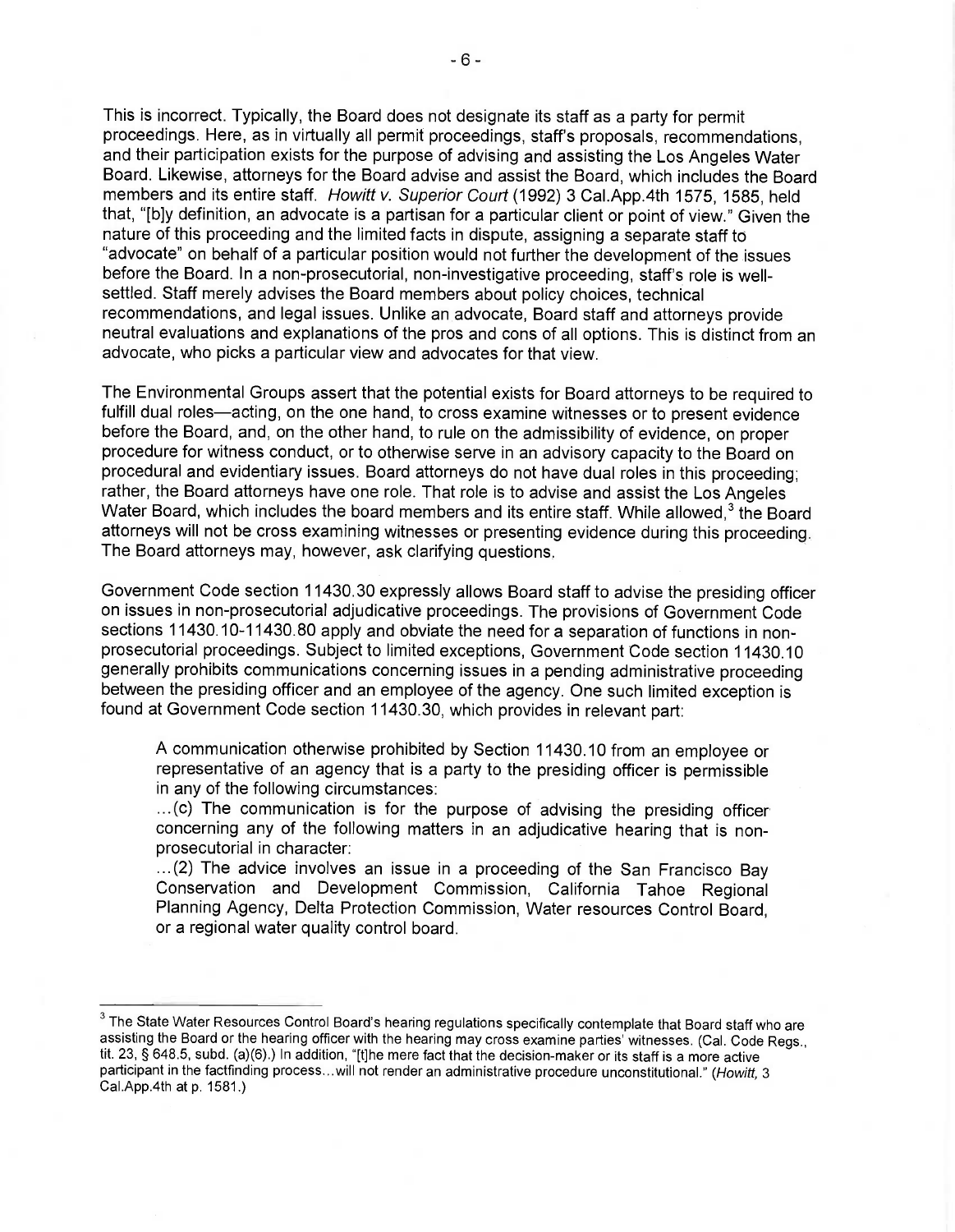The Law Review Commission noted that this special exemption was necessary and appropriate. It stated:

Subdivision (c) applies to nonprosecutorial types of administrative adjudications, such as... proceedings... setting water quality protection... requirements. The provision recognizes that the length and complexity of many cases of this type may as a practical matter make it impossible for any agency to adhere to the restrictions of this article, given limited staffing and personnel.

(Recommendation: Administrative Adjudication by State Agencies (Jan. 1995) 25 Cal. Law. Revision Com. Rep. (1995) p. 166.) Thus, express statutory authority specifically authorizes involved Board staff to communicate with the presiding officer concerning any issues in a pending adjudicative proceeding that is non-prosecutorial in character. As the California Supreme Court has recognized, separations of functions is inextricably linked with the prohibition on ex parte communications. (Dept. of Alcoholic Beverage Control v. Alcoholic Beverage Control Appeal Bd. (2006) 40 Cal.4th 1, 10.) But the Legislature has recognized that communications that would customarily be prohibited are appropriate for Board staff during a non-prosecutorial adjudicative proceeding. (Gov. Code, § 11430.30, subd. (c)(2).) By the same token, a separation of functions in such circumstance is not necessary.

In addition, Signal Hill and the Environmental Group's reliance on Nightlife Partners, LTD. V. City of Beverly Hills (2003) 108 Cal.App.4th 81, is misplaced and easily distinguishable. Nightlife Partners involved a city attorney who served in conflicting functions in different phases of a proceeding about the plaintiff's application for a cabaret license. The attorney advocated to the decision maker (executive staff) that it should determine that the application was incomplete, and the decision maker rejected the application on that basis. Thereafter, the same attorney also served as the advisor to the hearing officer during the plaintiffs' subsequent administrative appeal of that ruling. Unlike the city attorney in Nightlife Partners, the Board's attorneys are not tasked with an advocacy function in the instant proceeding. Nightlife Partners did not involve the exercise of dual functions in the same proceeding and it certainly did not rule that a public body was required to task its staff with an advocacy function when it issues a permit. Perhaps most significantly, however, unlike the Board staff, the city attorney in Nightlife Partners did not have the benefit of an express grant of statutory authority to advise the presiding officer off the record on any issues in a non-prosecutorial adjudicative proceeding. As Board staff is not performing an advocacy function in the instant proceeding, and because Government Code section 11430.30, subdivision(c)(2), allows for such communications and is expressly limited to the Board (and a very small number of other agencies), Nightlife Partners has no application to this proceeding.

Lastly, Signal Hill is incorrect in its assertion that the writ of mandate in County of Los Angeles and Los Angeles County Flood Control District v. State Water Resources Control Board and Los Angeles Regional Water Quality Control Board, Los Angeles County Superior Court Case No. BS122724, expressly forbids the Board from allowing the same counsel to advise both the Board and the Board staff for the incorporation of the Santa Monica Bay Bacteria TMDL in this proceeding. The Court's Peremptory Writ of Mandate, dated July 23, 2010, states:

Should [the Los Angeles Water Board] choose to conduct any further hearing upon remand, at such hearing the same person shall not act as both an advocate before the Los Angeles Regional Water Quality Control Board and an advisor to the Los Angeles Water Quality Control Board, and, the individual who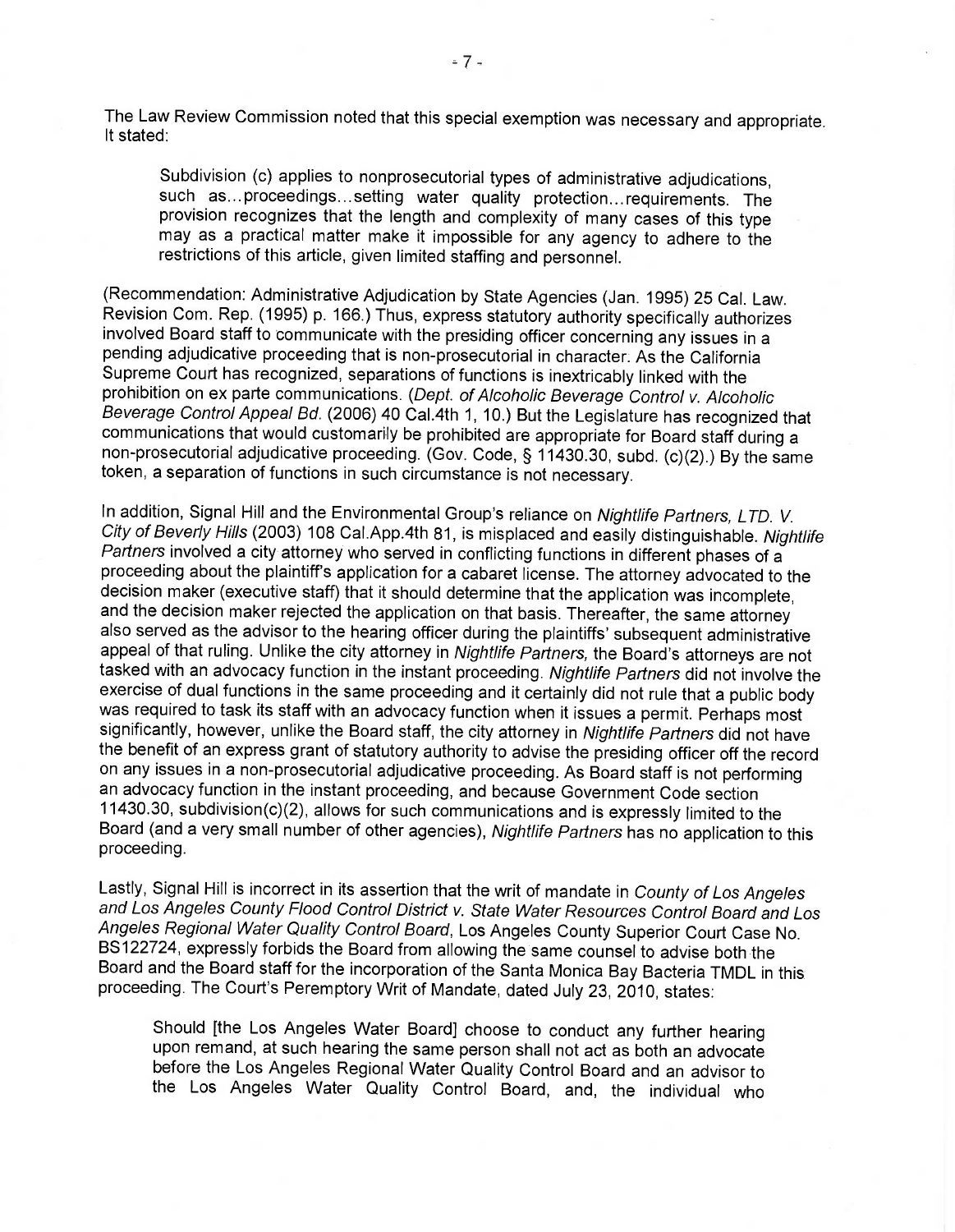participated as Regional Board counsel in the last Regional Board hearing shall not participate.

As indicated in the Los Angeles Water Board's Supplemental Return to the Peremptory Writ of Mandate, dated April 27, 2011, the Board chose not to conduct any further hearing(s) upon remand to amend the existing MS4 permit (Order No. 01-182). The Board's issuance of a new MS4 permit is required by federal law and is not being done at the order of the Los Angeles County Superior Court. This permit proceeding in this instance is a completely new proceeding, and the writ of mandate is therefore inapplicable to this proceeding. Further, the individual who participated as the Board's counsel in the Board's hearing at which Order No. 01-182 was amended to incorporate the Santa Monica Bay Bacteria TMDL is not participating in this proceeding, and is no longer employed as counsel to the Los Angeles Water Board, or any of the Water Boards. Moreover, as noted above, during the permit proceeding, the same person will not act as both an advocate before the Board and an advisor to the Board.

## Public Comments and Submittal of Evidence

### Objection:

The County and LACFCD assert that the Notice did not provide the County and LACFCD sufficient time to respond to the Tentative Order. The County and LACFCD allege that "[t]his unrealistic deadline has created a process that is fundamentally unfair, a violation of the California Administrative Procedure Act (`APA'), and due process." The County and LACFCD object to the current manner of proceeding and request that Board staff issue responses to comments as well as a new draft permit and hold a workshop and invite public comments on that draft.

#### Ruling:

This objection is OVERRULED. The County and LACFCD, as well as other permittees and stakeholders, were provided 45 days to review and comment on the Tentative Order. Federal regulations only require that the Board provide at least 30 days for public comment. Accordingly, permittees and stakeholders were provided with more time than federal law requires. In addition, the County and LACFCD submitted comment matrices comprising 117 and 54 pages, respectively, not including cover letters and attachments. Based on the extensive nature of the comments submitted by the County and LACFCD, it appears that the County and LACFCD had efforts to make the Tentative Order development process open, transparent, and inclusive. The permit development process began in May 2011. Since that time, the Board has provided countless opportunities for permittees and stakeholders to raise concerns, ask questions, and engage in dialogue with Board staff regarding permit provisions. As the County and LACFCD are well aware, the Board has held five staff-level workshops and three Board workshops. Board staff has also regularly met with several permittees, either individually or jointly, including the County and/or LACFCD. Board staff also recognized the value of providing permittees and other stakeholders with working proposals of the permit prior to issuing the Tentative Order. Board staff released working proposals for the five principal sections of the permit, and allowed for informal written and oral comments. As a result, the draft Tentative Order was revised to address many of the concerns raised by permittees and stakeholders during meetings, as well as the written and oral comments received on the working proposals. The Tentative Order that was released for a 45-day public comment period reflects these changes.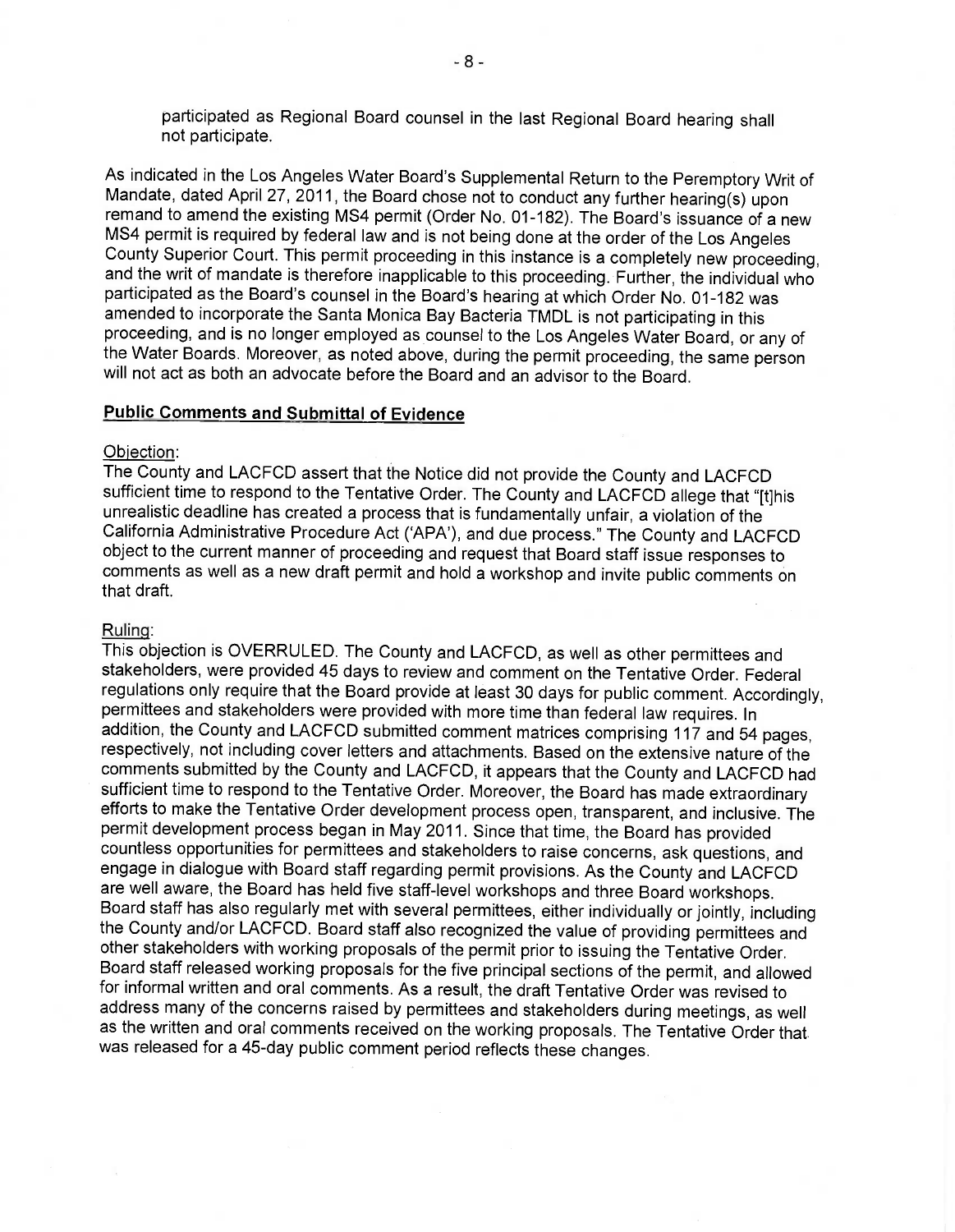Lastly, the deadlines and procedures established in the Notice are not unfair and do not violate the Administrative Procedure Act and/or due process. Government Code section 11425.10, subdivision (a)(1), requires that an administrative agency provide "the person to which the agency action is directed notice and an opportunity to be heard, including the opportunity to present and rebut evidence." The Law Revision Commission Comments to that subdivision further states: "Subdivision (a)(1), providing a person the opportunity to present and rebut evidence, is subject to reasonable control and limitation by the agency conducting the hearing, including the manner of presentation of evidence, whether oral, written, or electronic, limitation on lengthy or repetitious testimony or other evidence, and other controls or limitations appropriate to the character of the hearing." Government Code section 11425.10, subdivision (a)(1), also does not equate any specific procedures with an "opportunity." (Drummey v. State Bd. Of Funeral Directors (1939) 13 Cal.2d 75, 80-81.) Rather, as administrative adjudicatory proceedings, hearing officers are conferred substantial discretion and explicit authority to waive any requirement relating to adjudicative proceedings, except where in conflict with statutory or<br>constitutional guarantees. (Cal. Code Regs., tit. 23, section 648, subd. (d); Cal. Code Regs., tit. 23, section 648.5., subd. (a). ["Adjudicative proceedings shall be conducted in a manner as the Board deems most suitable to the particular case with a view towards securing relevant information expeditiously without unnecessary delay and expense to the parties and to the Board."].) This regulatory flexibility to control a proceeding is completely consistent with the statutory right to "notice and an opportunity to be heard." (Gov. Code, § 11425.10, subd. (a)(1).) Courts have likewise acknowledged the ability of agencies to streamline hearings, while preserving the right to notice and comment. As the U.S. Supreme Court has noted, what constitutes a fair hearing before an administrative body varies with the circumstances. (Gilbert v. Homer (1997) 520 U.S. 924, 930.). Courts should also give "substantial weight" to the good-faith judgments of the hearing officer. (Zuckerman v. State Bd. of Chiropractic Examiners (2002) 29 Cal. 4th 32, 46.) This is particularly true where the permit process, which grants a privilege, is only subject to minimal due process. (See, e.g., Sucn. Suarez v. Gelabert (D.P.R. 1982) 541 F.Supp. 1253, 1264 [citing Mathews v. Eldridge (1976) 424 U.S. 319, 335]; see also Wat. Code, § 13263 ["All discharges of waste into waters of the state are privileges, not rights."].) Consistent with these standards, the County and LACFCD has had, and will continue to have at the hearing, its "notice and opportunity to be heard."

## Objection:

The County and LACFCD object to the second paragraph<sup>4</sup> of Part VI of the Notice concerning untimely submittal of written comments or evidence to the extent that it is inconsistent with section 648 et seq. of Title 23 of the California Code of Regulations, Chapter 4.5 of the Administrative Procedure Act, and Government Code section 11513. The County and LACFCD state that it reserves the right to present evidence at the hearing consistent with these provisions, including the right to subpoena witnesses.

#### Ruling:

This objection is OVERRULED. The second paragraph of Part VI of the Notice is consistent with section 648 et seq. of Title 23 of the California Code of Regulations, Chapter 4.5 of the Administrative Procedure Act, and Government Code section 11513. The Board has discretion

<sup>&</sup>lt;sup>4</sup> The second paragraph of Part VI reads: "Pursuant to section 648.4, Title 23 of the California Code of Regulations,<br>untimely submittal of written comments or evidence will not be allowed or accepted into the Administrat without a showing of good cause for the delay, and in no event if any party or the Board would be unduly prejudiced by the late submittal or if staff or the Los Angeles Water Board would not have an adequate opportunity to review, consider, and respond to the comments or evidence."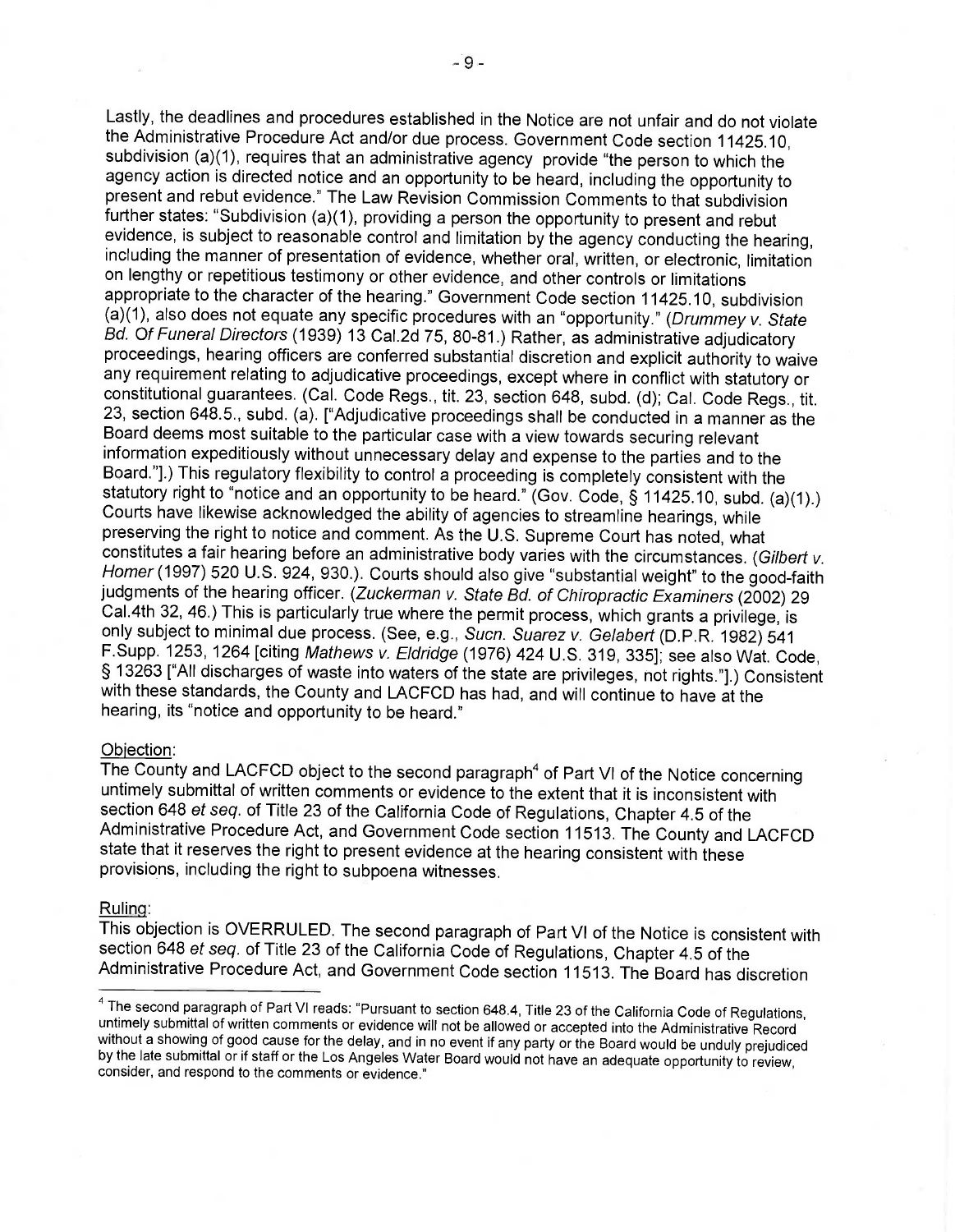to control the submission of both written and oral evidence in administrative proceedings. (Cal. Code Regs., tit. 23, section 648, subd. (d). [ "The presiding officer may waive any requirements... pertaining to the conduct of adjudicative proceedings including but not limited to the introduction of evidence, the order of proceedings, the examination or cross-examination of witnesses, and the presentation of argument, so long as those requirements are not mandated by state or federal statute or by the state or federal constitutions."].) Further, it is "the policy of the State and Regional Boards to discourage the introduction of surprise testimony and exhibits." (Cal. Code Regs., tit. 23, section 648.4, subd. (a).) Accordingly, the Board may require that evidence be submitted in writing prior to the hearing, and may refuse to admit untimely evidence where there is a showing of prejudice to any party or the Board. (Cal. Code Regs., tit. 23, section 648.4, subd. (c) and (e).)

While no further written comments or evidence will be allowed on the Tentative Order, the County and LACFCD may provide oral evidence at the hearing either by direct testimony or cross-examination of witnesses.

## Untimely Written Comments

## Ruling on the Chair's own motion:

The Board received three (3) untimely written comments in response to the Notice. These written comments were from:

- Jason E. Uhley, on behalf of Riverside County Flood Control and Water Conservation District (sent by email on July 24, 2012);
- Steven M. Zurn, on behalf of City of Glendale Water and Power (sent by email on July 25, 2012); and
- Johnathan Fernandez (sent by email on August 9, 2012).

Pursuant to section 648.4, Title 23 of the California Code of Regulations, the Board will not consider or respond to these untimely written comments, nor include the written comments into the administrative record. None of the commenters showed good cause for their delay in submitting the written comments. While these written comments will not be considered, these commenters may make oral comments at the hearing on the permit.

## Hearing Procedures

## Request:

The County and LACFCD request that the Chair hold a pre-hearing conference with Board staff and all parties to address procedural issues.

## Ruling:

This request is DENIED. While the Chair may hold a pre-hearing conference to address procedural issues, doing so is not required. In addition, in this matter, holding a pre-hearing conference is logistically difficult given time constraints and the possible number of parties and interested persons that may want to participate in such a conference. The Notice provided an opportunity to submit written objections, and it is unclear what benefit a prehearing conference would provide. Accordingly, the objections are ruled upon in this Order.

## Objection:

The County and LACFCD make a general objection to hearsay evidence being used for any purpose other than supplementing or explaining other evidence. The County and LACFCD object to any finding that is supported solely by hearsay (citing Gov. Code, § 11513, subd. (d).)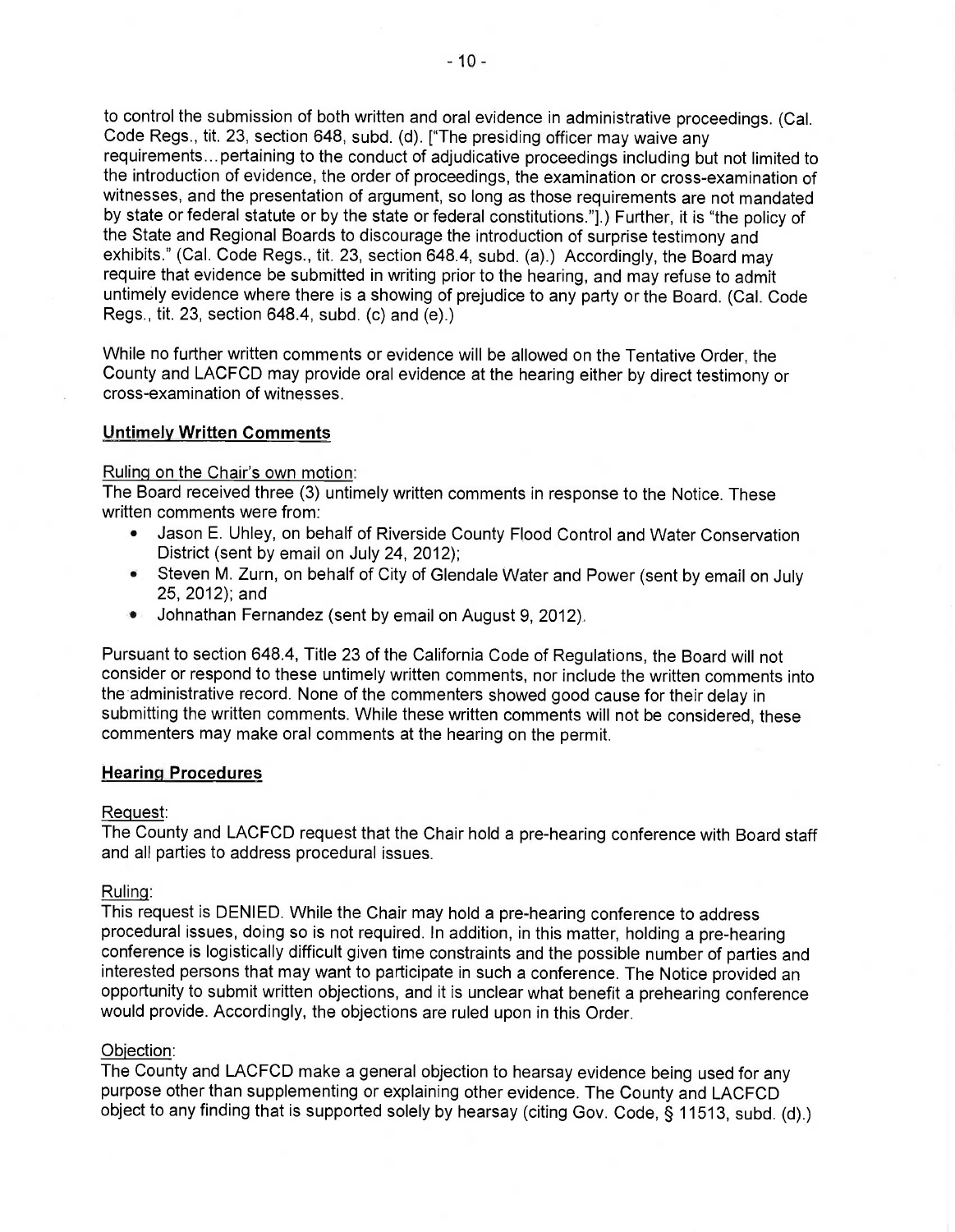The County and LACFCD did not specify which evidence or finding allegedly is solely supported by hearsay evidence.

## Ruling:

To the extent the County and LACFCD is objecting to any finding in the Tentative Order or any document identified in the preliminary index of documents to be included in the administrative record, this objection is OVERRULED. Government Code section 11513, subdivision (d), provides that "[h]earsay evidence may be used for the purpose of supplementing or explaining other evidence but over timely objection shall not be sufficient in itself to support a finding unless it would be admissible over objection in civil actions." The County and LACFCD have not specified which finding(s) or document(s) allegedly are supported solely by hearsay. Without this information, the County and LACFCD have not provided the Board an opportunity to address this objection. Nevertheless, the Board will comply with Government Code section 11513.

### Request:

The County and LACFCD suggest that the hearing be divided into at least 3 segments based on subject matter. The County and LACFCD also request the right to make a short opening statement before the presentation of evidence, and reserve the right to make a closing statement after the conclusion of the presentation of all evidence.

#### Ruling:

The Chair declines to use the County and LACFCD's suggestion concerning segmentation of the hearing. The Board has broad discretion in how it conducts its adjudicative proceedings. Pursuant to section 648.5 of Title 23 of the California Code of Regulations, "adjudicative proceedings shall be conducted in a manner as the Board deems most suitable to the particular case with a view toward securing relevant information expeditiously without unnecessary delay and expense to the parties and to the Board." While the Board has allocated 2 days for the hearing on this matter, it is customary for the Board to provide speakers one block of time in which to make their comments. Following the suggested segmented approach would be logistically difficult given the large number of speakers and would unnecessarily delay the hearing. Accordingly, the Board will employ its usual custom of providing speakers with one block of time in which to comment. Parties may use their allocated block of time for an opening statement, main presentation, rebuttal and/or cross-examination, and closing statement.

## Requests for Time to Speak at Hearin

#### Requests:

Pursuant to Section VIII of the Notice, the Los Angeles Water Board received timely requests from several parties to this proceeding requesting extra time to present their oral comments at the hearing.

### Ruling:

After consideration of all requests, taking into account the complexity and number of issues under consideration, the extent to which the parties have coordinated, the number of parties and members of the public, the opportunity to submit written comments that are part of the administrative record, the extent to which the parties have identified unique interests, and the time available for the hearing, the following times are allocated to each party, unless the Board makes a modification for cause. The times granted to each party below are adequate to summarize written comments and present oral comments and evidence.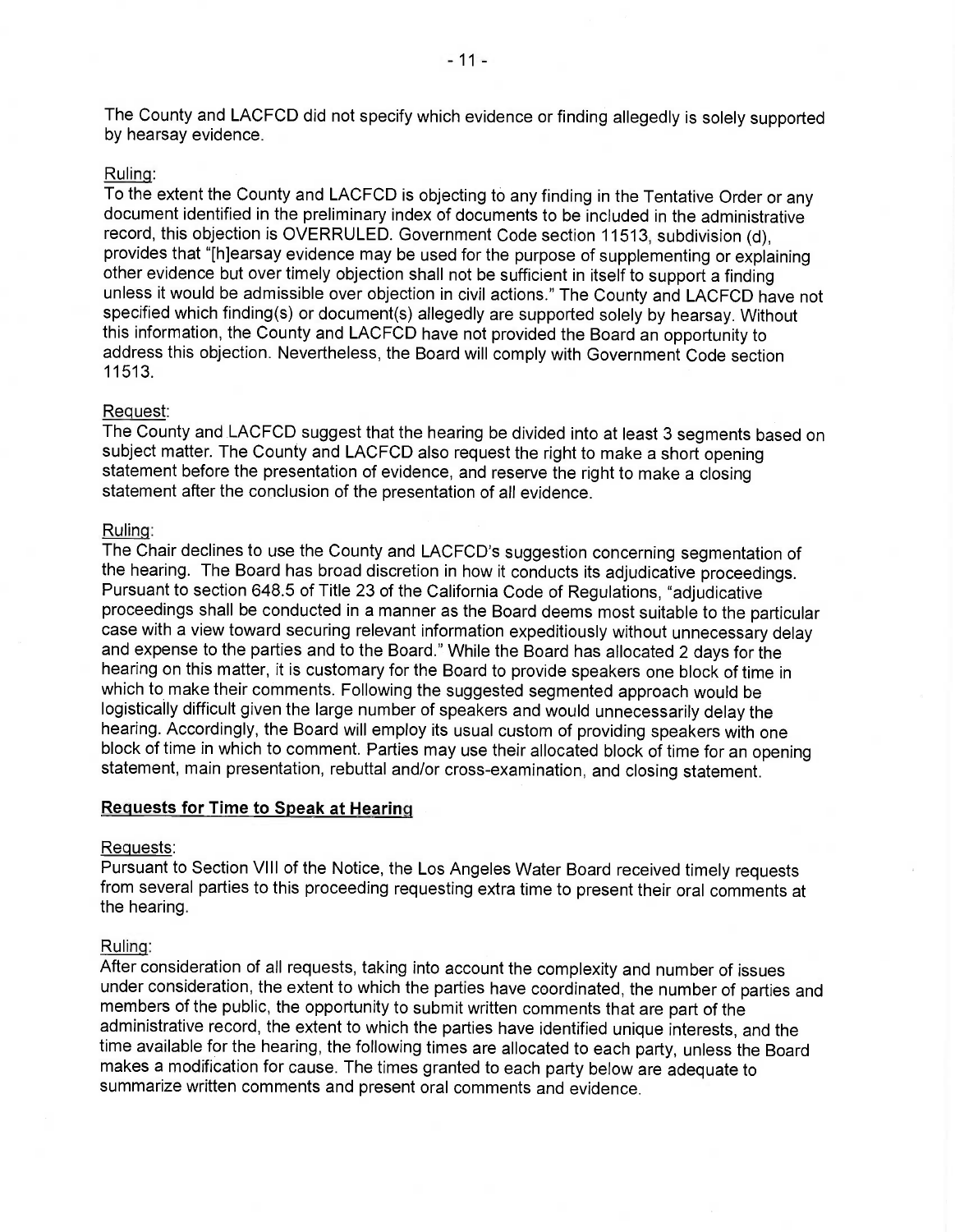| Party                                                                         | <b>Time Requested</b> | <b>Time Granted</b> |
|-------------------------------------------------------------------------------|-----------------------|---------------------|
| Agoura Hills                                                                  | 5 minutes             | 5 minutes           |
| Claremont                                                                     | 15 minutes            | 15 minutes          |
| County of Los Angeles and Los Angeles<br><b>County Flood Control District</b> | 5 hours               | 1 hour, 30 minutes  |
| <b>Environmental Groups</b>                                                   | 4 hours               | 1 hour, 30 minutes  |
| LA Permit Group (on behalf of 62 designated<br>parties)                       | 3 hours               | 1 hour, 30 minutes  |
| Monrovia                                                                      | 25 minutes            | 15 minutes          |
| <b>Norwalk</b>                                                                | 15 minutes            | 15 minutes          |
| Pomona                                                                        | 15 minutes            | 15 minutes          |
| Santa Monica                                                                  | 10 minutes            | 10 minutes          |
| Signal Hill                                                                   | 30 minutes            | 15 minutes          |
| Vernon                                                                        | 20 minutes            | 15 minutes          |
| Westlake Village                                                              | 3 minutes             | 3 minutes           |

All other parties not identified above will be limited to 3 minutes maximum each. The time allocated to the parties includes any opening statement, main presentation, rebuttal and/or cross-examination, and closing statement. Questions from the Board and the time to answer them will not be charged against the parties' allocated time.

Oral comments from interested persons are limited to 3 minutes each. The Board may reduce the time for each interested person to comment depending on the number of persons wishing to be heard and the available time for the hearing.

Parties and interested persons with similar concerns or opinions are encouraged to choose one representative to speak, and are encouraged to coordinate their presentations with each other, and to summarize their written comments. Repetitive comments will not be allowed.

## Designation of Time or Date Certain for Public Comment

## Request:

The Environmental Groups requested that the Board designate a date and time certain for<br>public comment at the hearing on this matter. The Environmental Groups asserted that the lack of such a schedule would create significant hardship for members and partners of Environmental Groups in presenting testimony and could result in a member of the public being required to take two full days off from work in order to present testimony, with no guarantee of whether their comments would be heard on the first or second day of the Permit Hearing.

Ruling:

This request is GRANTED. Comments from members of the public will not occur earlier than 9:00 am on Friday, October 5, 2012.

### Availability of Board Staff at the Hearing

#### Request:

The Environmental Groups requested that Board staff be available for cross-examination by the parties as necessary.